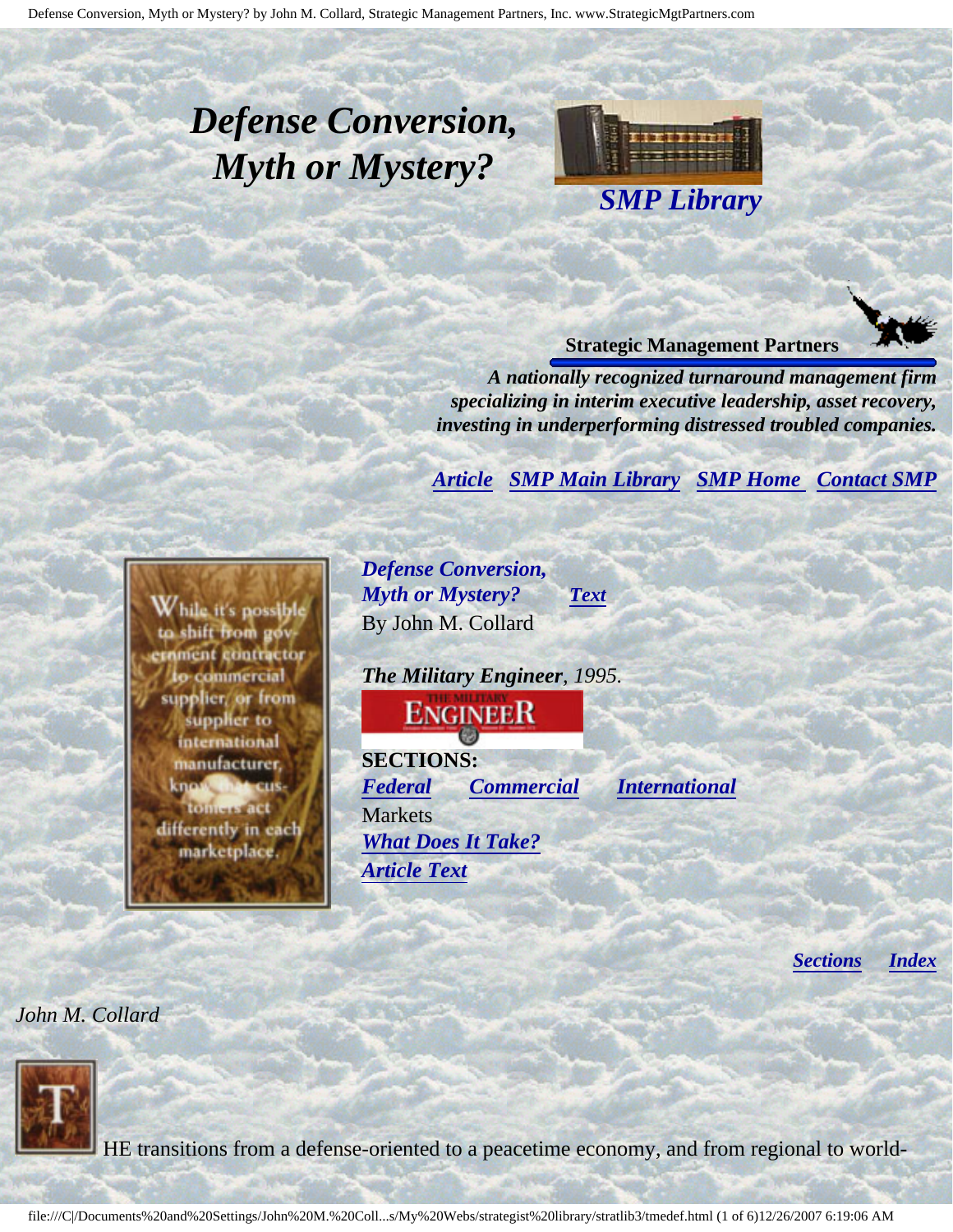wide trade are forcing basic changes in commercial and public sectors. These changes are generating intense "battles" for those who want to increase payoffs by using better management practices. Unlike war battles; however, which can be won by brute force, these can be won only by sure-minded approaches.

During the last decade, defense-oriented businesses flourished. Many did so even while using unsound business principles. The Pentagon spent 60 cents of every dollar in the Mid-Atlantic, the Northeast, and the West, but the days of high defense spending are over; the days of defense conversion are here. By 1997, conversion will have touched some 2.6 million people and companies. The combined effect of reduced defense spending and the increased need to convert defense-oriented business to other markets has forced most companies to adjust.

While it's possible to shift from government contractor to commercial supplier, or from supplier to international manufacturer, it's important to be aware that customers respond differently in each marketplace. Their motivation and timing are different from what you might be used to. You may not be able to penetrate new markets unless you understand this first. Trying to generate sales in new markets with old strategies may not work.

In federal competitive procurements, the trend is toward commodity-based solutions. Where personnel are part of that solution, the trend is toward lower fees. If your marketing efforts are geared to building relationships first, your competition will have the contract while you're still warming up to the procurement officer. In this market, you'll have to think about pricing to win, then work aggressively later to cut costs or negotiate adjustments.

On the other hand, commercial buyers look for cost-effective (usually, fixed-price) solutions that operate in, and complement existing investments. Internationally, environments are "productized," but the bottom line is who you know, or don't know, that counts.

<span id="page-1-0"></span>Typically, you may find yourself steering your company into one of three major markets. To enter them, you'll have to posture your company differently in each to win business.

*[Sections](#page-0-2) [Index](#page-0-3)*

### **The Federal Market**

 wo markets are open in the government contracting sector. There are government set-asides, targeted primarily for small and disadvantaged businesses. Here, the government buys from a qualified seller. Set-aside programs are limited to those who can participate. The key is to get there first. In this market, you'll find constantly-changing players, all of whom vying for contracts ranging from \$10,000 to \$10 million. This market is somewhat easy to enter since the government introduced the "up-to-5-percent-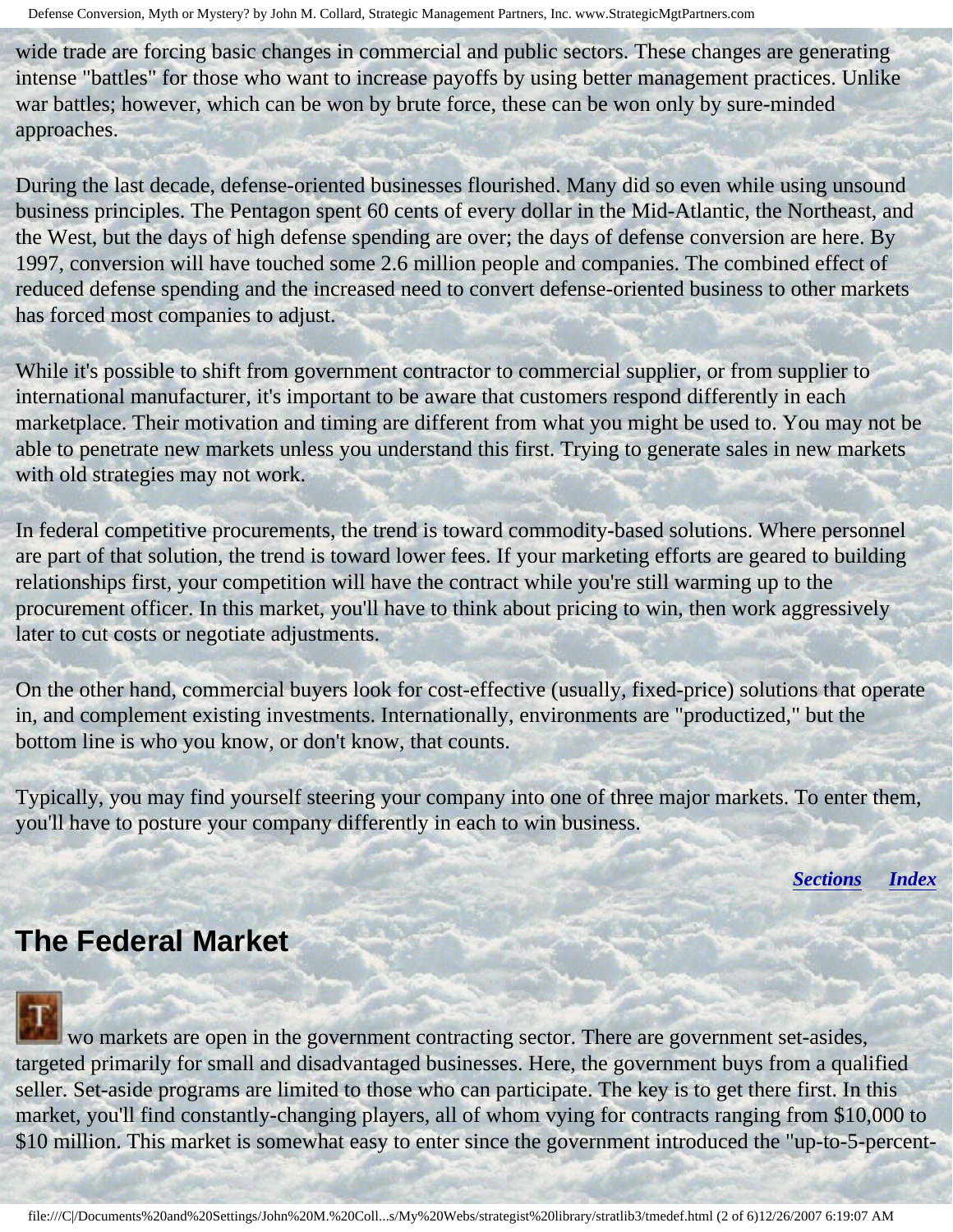minority" set-aside program for federal procurements.

Larger federal contracts are obtained through competitive bids. This is a highly-structured process. Competition is scattered among major manufacturers and service providers, established systems integrators, and even small businesses. Moreover, this market has a second tier of competitors: subcontractors who "bundle" services to win contracts and become part of larger teams.

The low bidder always wins in this market, but the low bidder may not always have the lowest price. Today, contracts go to the "lowest evaluated bidder," or one who offers the most value for the price. Plan for long lead times, reams of paperwork, and rock-bottom pricing in the somewhat flat new acquisitions market. Businesses go fishing for deals in this market in ranges of \$5 million to \$100+ million to \$1 billion.

*[Sections](#page-0-2) [Index](#page-0-3)*

#### <span id="page-2-0"></span>**The Commercial Market**

Most businesses look to the economically unrestrained commercial marketplace for new opportunities. But here, sellers approach buyers at will and are subject to their whims. While profits are usually higher and relationships ensure future stability for service-oriented companies, buyers are fickle. You may have what the buyer needs, but he may decide he doesn't like your tie. Also, a competitor may have a similar, yet inferior product, but because he has had the potential buyer on the golf course for the past three weekends and has talked about everything except the product, that product looks better to the buyer. Good relationships mean everything in this market, although they are maintenance intensive. The commercial market has project- and results-oriented customers. Performance under pressure is the key to survival.

*[Sections](#page-0-2) [Index](#page-0-3)*

### <span id="page-2-1"></span>**The International Market**

hile the U.S. welcomes foreign competition, some countries limit entry. Their tactics often range from burdensome import duties and competition-limiting treaties, to competing against local governmentsubsidized bids. And, don't be surprised at paying "entry" fees through a power structure that includes a distributor who may be controlled by the King's nephew.

Perhaps the best way to penetrate the international market is through a local presence. Countries like to keep their currency local and limit the export of profits. They favor companies that invest in their economy. Ford and Honda proved this point with their worldwide plants. Still, entering this market can be done from afar, particularly by demonstrated willingness to learn or adapt to new cultural and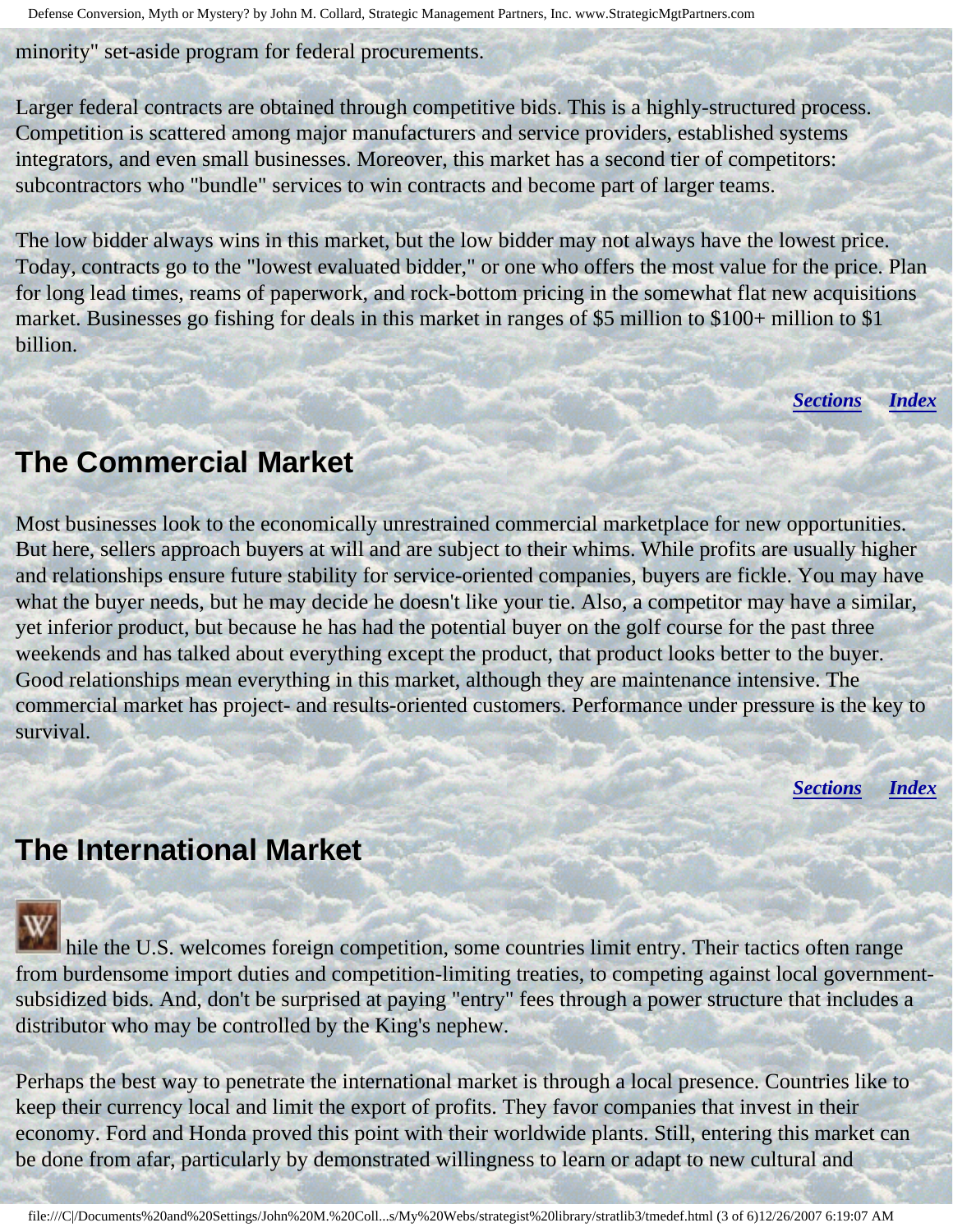<span id="page-3-0"></span>business practices, plus legal and financing mechanisms. Use local contacts and enter into joint ventures to develop proposals and/or technologies and transfer the latter as well.

*[Sections](#page-0-2) [Index](#page-0-3)*

## **What Does It Take?**

j

 hat does it take to win business in new markets? In set-aside contracting, the work must be done by a small, disadvantaged business. While the government procurement cycle is structured to be fair to all, the commercial market is driven by solutions, products, and services that fill needs in a specific time frame. Foreign buyers are commercial in nature, yet they favor their own suppliers, unless what they need can only be bought abroad. They may go outside their own borders for a short time seeking technology transfers because many technologies can be replicated.

Do your homework before you head for the boardroom. Determine first whether your company has the skills, services, or products that are, or could be, in demand in foreign markets. Precisely identify the potential new markets, and from them, identify the one or two that hold the highest potential for success. Finally, take a rifle shot approach at your new-found customer. If you've learned the characteristics and adapted to the business-style of your target market, the chances are you'll hit your mark. But always aim well. You seldom get a second chance. Know your strengths and exploit your competition's weaknesses. Do your products and services beat the competition in terms of technology, design, or cost? you'll also be limited by the size of your company's resources; therefore, tackle only one or two market niches at a time.

Above all, throw assumptions out and watch for subtle nuances — new markets bring new personalities, customs, and business traditions to the table — and create and welcome opportunities to demonstrate your willingness to adapt.

But remember, too, when you reach for new business, protect as well the market share you've already earned. In the battle for new opportunities, new sales, and higher income, your competition is waiting for you to leave this flank exposed.

*John M. Collard is president of Strategic Management Partners, Inc., Annapolis, MD, and is a Certified Turnaround Professional. His firm specializes in valuation enhancement, corporate renewal, defense conversion, strategic repositioning, transition management, and equity capital investing. He is past chairman of The Turnaround Management Association, an advisor to President Clinton's National Economic Council, President Yeltsin's Bankruptcy Law Reform Delegation, World Bank, EBRD, investor groups and business leaders around the world.*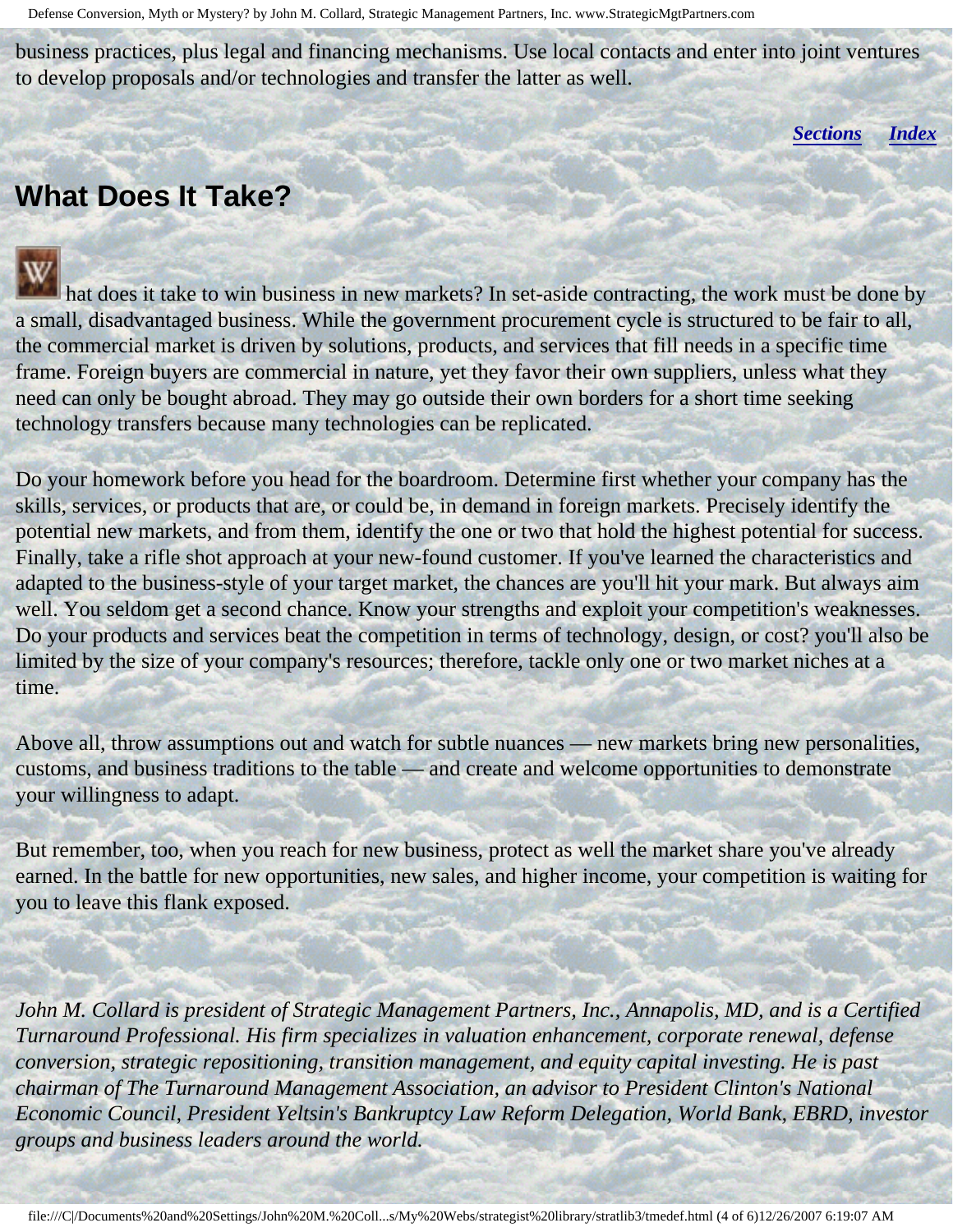*Reprinted with permission. The Military Engineer, 1995. Copyright 1995, Strategic Management Partners, Inc.* 410-263-9100

 $0 \nmid m \nmid n$ 

*[Sections](#page-0-2) [Index](#page-0-3)*

*[Index](#page-0-3)*

We welcome constructive inquires. More information is available if required.

There is more to Strategic Management Partner's *[Return to Home Page](http://members.aol.com/strategist/home.html#TOP)*

<span id="page-4-0"></span>

#### **Contact Information**

John M. Collard, Chairman Strategic Management Partners, Inc. 522 Horn Point Drive Annapolis, Maryland [MD] 21403 Voice 410-263-9100 Facsimile 410-263-6094 E-Mail Strategist@aol.com

We serve as experts for comment or quote, please contact us at **410-263-9100**



We welcome constructive inquires, please send via E-Mail to: [Strategist.](mailto:Strategist@aol.com (library tme))

*[Top](#page-0-4) [Index](#page-0-3) [Sections](#page-0-2) [Contact](#page-4-0)  [SMP Library](http://members.aol.com/stratlib3/libindx.html) [www.StrategicMgtPartners.com](http://www.strategicmgtpartners.com/) [www.StrategistLibrary.com](http://www.strategistlibrary.com/) [www.StrategistArticle.com](http://www.strategistarticle.com/) [www.StrategistFeature.com](http://www.strategistfeature.com/)*